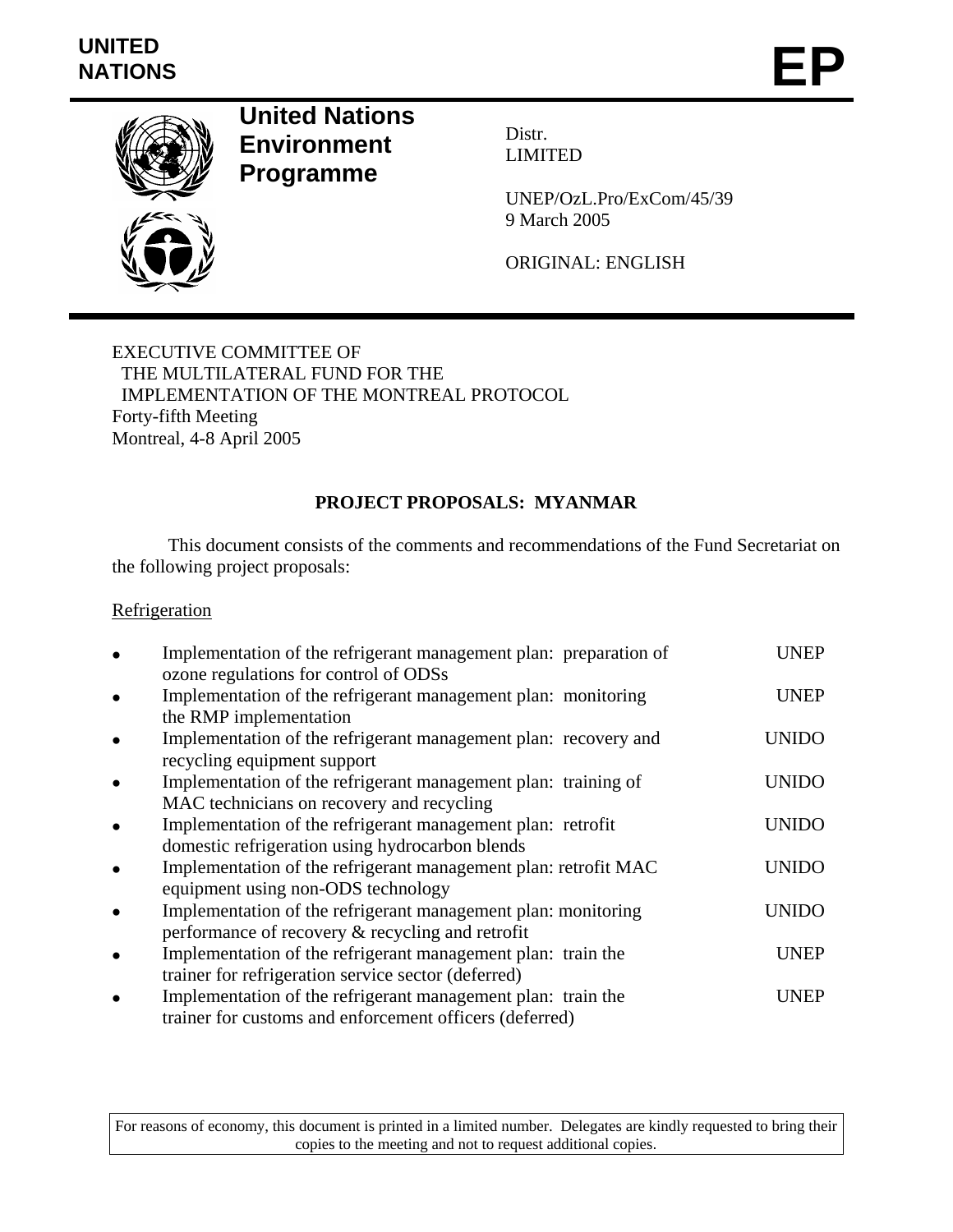# **PROJECT COVER SHEET (NON-MULTI-YEAR PROJECTS) MYANMAR**

#### **PROJECT TITLES BILATERAL/IMPLEMENTING AGENCY**

| (a) | Implementation of the refrigerant management plan: preparation of ozone regulations for    |              |  |  |
|-----|--------------------------------------------------------------------------------------------|--------------|--|--|
|     | control of ODSs                                                                            | <b>UNEP</b>  |  |  |
| (b) | Implementation of the refrigerant management plan: monitoring the RMP implementation       | <b>UNEP</b>  |  |  |
| (c) | Implementation of the refrigerant management plan: recovery and recycling equipment        |              |  |  |
|     | support                                                                                    | <b>UNIDO</b> |  |  |
| (d) | training of MAC technicians on<br>Implementation of the refrigerant management plan:       |              |  |  |
|     | recovery and recycling                                                                     | <b>UNIDO</b> |  |  |
| (e) | Implementation of the refrigerant management plan: retrofit domestic refrigeration using   |              |  |  |
|     | hydrocarbon blends                                                                         | <b>UNIDO</b> |  |  |
| (f) | Implementation of the refrigerant management plan: retrofit MAC equipment using non-       |              |  |  |
|     | ODS technology                                                                             | <b>UNIDO</b> |  |  |
| (g) | Implementation of the refrigerant management plan: monitoring performance of recovery $\&$ |              |  |  |
|     | recycling and retrofit                                                                     | <b>UNIDO</b> |  |  |
| (h) | Implementation of the refrigerant management plan: train the trainer for refrigeration     |              |  |  |
|     | service sector (deferred)                                                                  | <b>UNEP</b>  |  |  |
| (i) | Implementation of the refrigerant management plan: train the trainer for customs and       |              |  |  |
|     | enforcement officers (deferred)                                                            | <b>UNEP</b>  |  |  |
|     |                                                                                            |              |  |  |

### **NATIONAL CO-ORDINATING AGENCY** NCEA

#### **LATEST REPORTED CONSUMPTION DATA FOR ODS ADDRESSED IN PROJECT A: ARTICLE-7 DATA (ODP TONNES, 2003**, **AS OF 17 FEBRUARY 2005)**

### **B: COUNTRY PROGRAMME SECTORAL DATA (ODP TONNES, 2003, AS OF 17 FEBRUARY 2005)**

| -----<br>vame | $\sim$<br>$\alpha$<br>. SUD-SEI<br>ີ |  |  |
|---------------|--------------------------------------|--|--|
| $\sim$<br>ັ   | $\sim$<br>                           |  |  |

**CFC consumption remaining eligible for funding (ODP tonnes)** n/a

| <b>CURRENT</b>          | YEAR | <b>BUSINESS</b> |                    | Funding US \$ | Phase-out ODP tonnes |
|-------------------------|------|-----------------|--------------------|---------------|----------------------|
| <b>PLAN ALLOCATIONS</b> |      |                 | (a), (b), (h), (i) | 226.000       | n/a                  |
|                         |      |                 | (c)<br>(g          | 267,050       | 43.                  |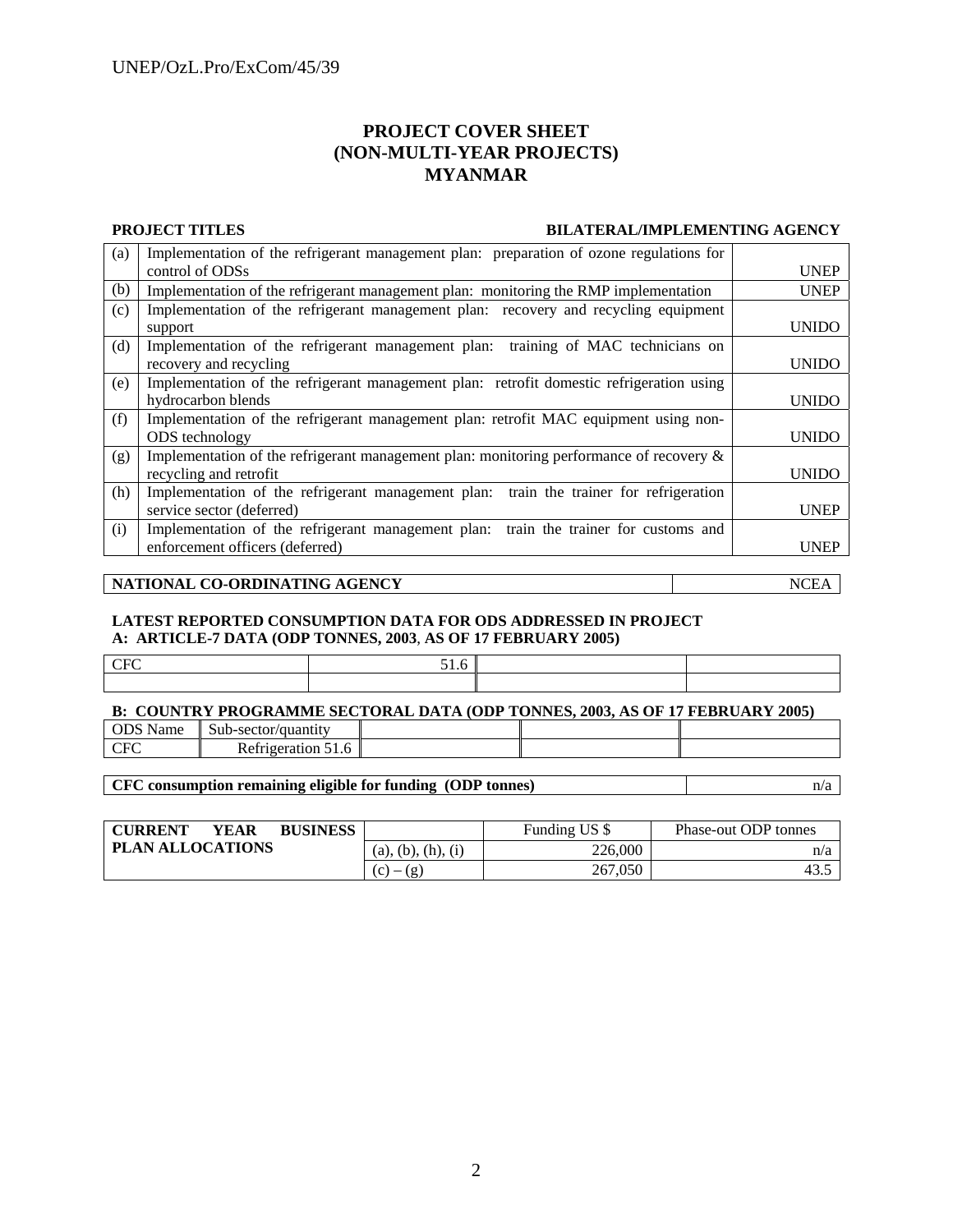# **PROJECT COVER SHEET – NON-MULTI-YEAR PROJECTS (continuation) MYANMAR**

| <b>PROJECT TITLE:</b>                             | Prep of ODS<br>regulations | <b>Monitoring</b><br><b>RMP</b><br>implementa-<br>tion | R and R<br>equipment<br>support | <b>Training</b><br><b>MAC</b><br>technicians on<br>R and R | Retrofit dom-<br>ref using<br>hydrocarbon<br>blends | <b>Retrofit MAC</b><br>equipment | <b>Monitoring</b><br>performance<br>of $R & R$ and<br>retrofit | <b>Train the</b><br>trainer | <b>Train the</b><br>trainer for<br>customs |
|---------------------------------------------------|----------------------------|--------------------------------------------------------|---------------------------------|------------------------------------------------------------|-----------------------------------------------------|----------------------------------|----------------------------------------------------------------|-----------------------------|--------------------------------------------|
| <b>ODS</b> use at enterprise (ODP tonnes):        |                            |                                                        |                                 |                                                            |                                                     |                                  |                                                                |                             |                                            |
| ODS to be phased out (ODP tonnes):                |                            |                                                        |                                 |                                                            |                                                     |                                  |                                                                |                             |                                            |
| ODS to be phased in (ODP tonnes):                 |                            |                                                        |                                 |                                                            |                                                     |                                  |                                                                |                             |                                            |
| <b>Project duration (months):</b>                 | 6                          | 36                                                     | 12                              | 18                                                         | 36                                                  | 36                               | 36                                                             | 21                          | 12                                         |
| Initial amount requested (US \$):                 | 13,000                     | 22,000                                                 | 43,000                          | 70,000                                                     | 100,000                                             | 95,000                           | 26,000                                                         | 53,500                      | 68,000                                     |
| Final project cost:                               |                            |                                                        |                                 |                                                            |                                                     |                                  |                                                                |                             |                                            |
| Incremental Capital Cost (US \$)                  | 13,000                     | 22,000                                                 | 43,000                          | 70,000                                                     | 80,000                                              | 75,000                           | 26,000                                                         | 53,500                      | 68,000                                     |
| Contingency $(10\%)$ (US \$)                      |                            |                                                        |                                 |                                                            |                                                     |                                  |                                                                |                             |                                            |
| Incremental Operating Cost (US \$)                |                            |                                                        |                                 |                                                            |                                                     |                                  |                                                                |                             |                                            |
| Total Project Cost (US \$)                        | 13,000                     | 22,000                                                 | 43,000                          | 70,000                                                     | 80,000                                              | 75,000                           | 26,000                                                         | 53,500                      | 68,000                                     |
| Local ownership $(\%):$                           | 100%                       | 100%                                                   | 100%                            | 100%                                                       | 100%                                                | 100%                             | 100%                                                           | 100%                        | 100%                                       |
| Export component $(\%):$                          | 0%                         | $0\%$                                                  | 0%                              | 0%                                                         | 0%                                                  | $0\%$                            | $0\%$                                                          | 0%                          | $0\%$                                      |
| Requested grant (US \$):                          | 13,000                     | 22,000                                                 | 43,000                          | 70,000                                                     | 80,000                                              | 75,000                           | 26,000                                                         | $0$ (deferred)              | $0$ (deferred)                             |
| Cost-effectiveness (US \$/kg):                    |                            |                                                        |                                 |                                                            |                                                     |                                  |                                                                |                             |                                            |
| Implementing agency support cost (US \$):         | 1,690                      | 2,860                                                  | 3,870                           | 6,300                                                      | 7,200                                               | 6,750                            | 2,340                                                          | $0$ (deferred)              | $0$ (deferred)                             |
| <b>Total cost of project to Multilateral Fund</b> | 14,690                     | 24,860                                                 | 46,870                          | 76,300                                                     | 87,200                                              | 81,750                           | 28,340                                                         | $0$ (deferred)              | $0$ (deferred)                             |
| (US \$):                                          |                            |                                                        |                                 |                                                            |                                                     |                                  |                                                                |                             |                                            |
| Status of counterpart funding (Y/N):              |                            |                                                        |                                 |                                                            |                                                     |                                  |                                                                |                             |                                            |
| Project monitoring milestones included<br>(Y/N):  |                            |                                                        |                                 |                                                            |                                                     |                                  |                                                                |                             |                                            |

| A DEA THA<br>SEC.<br>:KI               |         |
|----------------------------------------|---------|
| <b>ATION</b><br>AD MINIE<br><b>KEL</b> | Pending |
|                                        |         |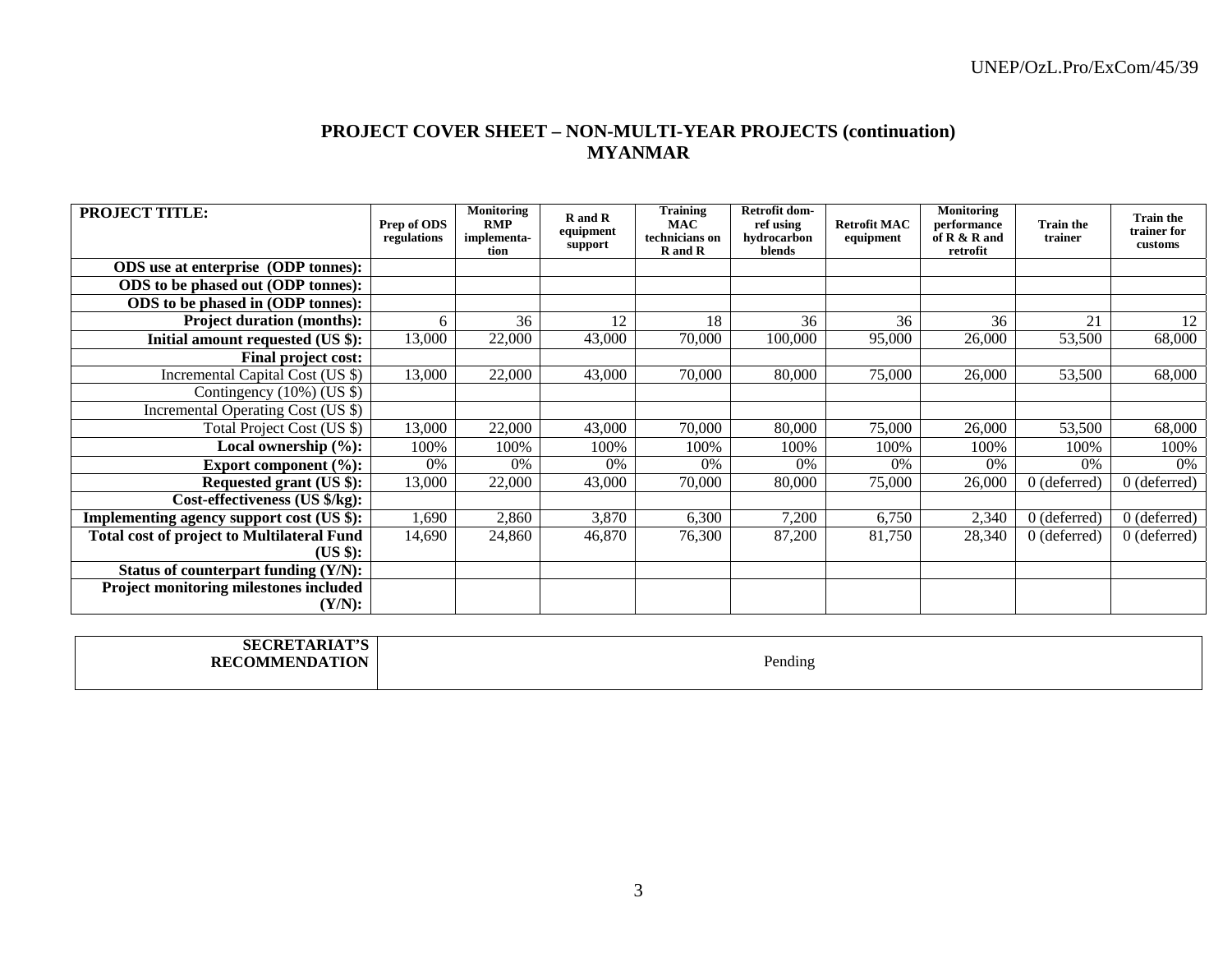# **PROJECT DESCRIPTION**

1. On behalf of the Government of Myanmar, UNEP has submitted a Refrigerant Management Plan (RMP) to the 45th Meeting of the Executive Committee. The RMP is meant to support the Government of Myanmar in achieving a reduction in CFC consumption from the 2003 level of 51.61 ODP tonnes to 11.0 ODP tonnes in 2007, meeting Myanmar's compliance targets for CFC consumption in both 2005 and 2007. Myanmar had a baseline consumption of 73.30 ODP tonnes.

2. Myanmar ratified the Vienna Convention, the Montreal Protocol and the London Amendment in 1993. No other amendments have been ratified. So far, the Executive Committee has only approved funding for a Country Programme and Institutional Strengthening, but not for any activities directly related to the phase-out of CFC consumption or to CFC users. The Country Programme for the Phase out of ODS in Myanmar was approved by the Executive Committee of the Multilateral Fund in 1999.

3. Myanmar's reported consumption of CFCs for the year 2003 was 51.6 ODP tonnes, a figure more than 40% above the 2005 compliance obligation of 36.65 ODP tonnes. CFC consumption is distributed among the several segments of the refrigeration-servicing sector. In Myanmar there is no CFC consumption in sectors other than refrigeration servicing. Since Myanmar does not manufacture CFCs, the imports correspond to the total consumption in the country.

4. The national counterpart for Montreal Protocol implementation is the "National Commission of Environmental Affairs", NCEA, located in the Foreign Ministry. During the preparation mission for the RMP, it was noted the NCEA has not implemented any major activities relating to Country Programme implementation. No specific law for environment protection is available within the country. While the Government has a general licensing system for controlling imports, laws have still to be drafted for controlling and regulating the use of ODSs. The project proposal states that there are no specific regulations such as registration, licensing or other controls on ODSs and ODS-based products. The proposal states further that NCEA has taken initiatives to ensure expeditious implementation of the Country Programme and Refrigerant Management Plan in the near future.

5. Myanmar is a LVC and has not received any funding other then Institutional Strengthening, Country Programme preparation and RMP preparation. It is eligible to receive funding for a Refrigerant Management Plan.

## **SECRETARIAT'S COMMENTS AND RECOMMENDATIONS**

# **COMMENTS**

6. UNEP submitted this project as a RMP, but since it was designed to achieve complete phase-out of CFC consumption it has the character of a TPMP (terminal phase-out plan). Decision 38/64 specifies, as a prerequisite for a TPMP, that the country concerned has a